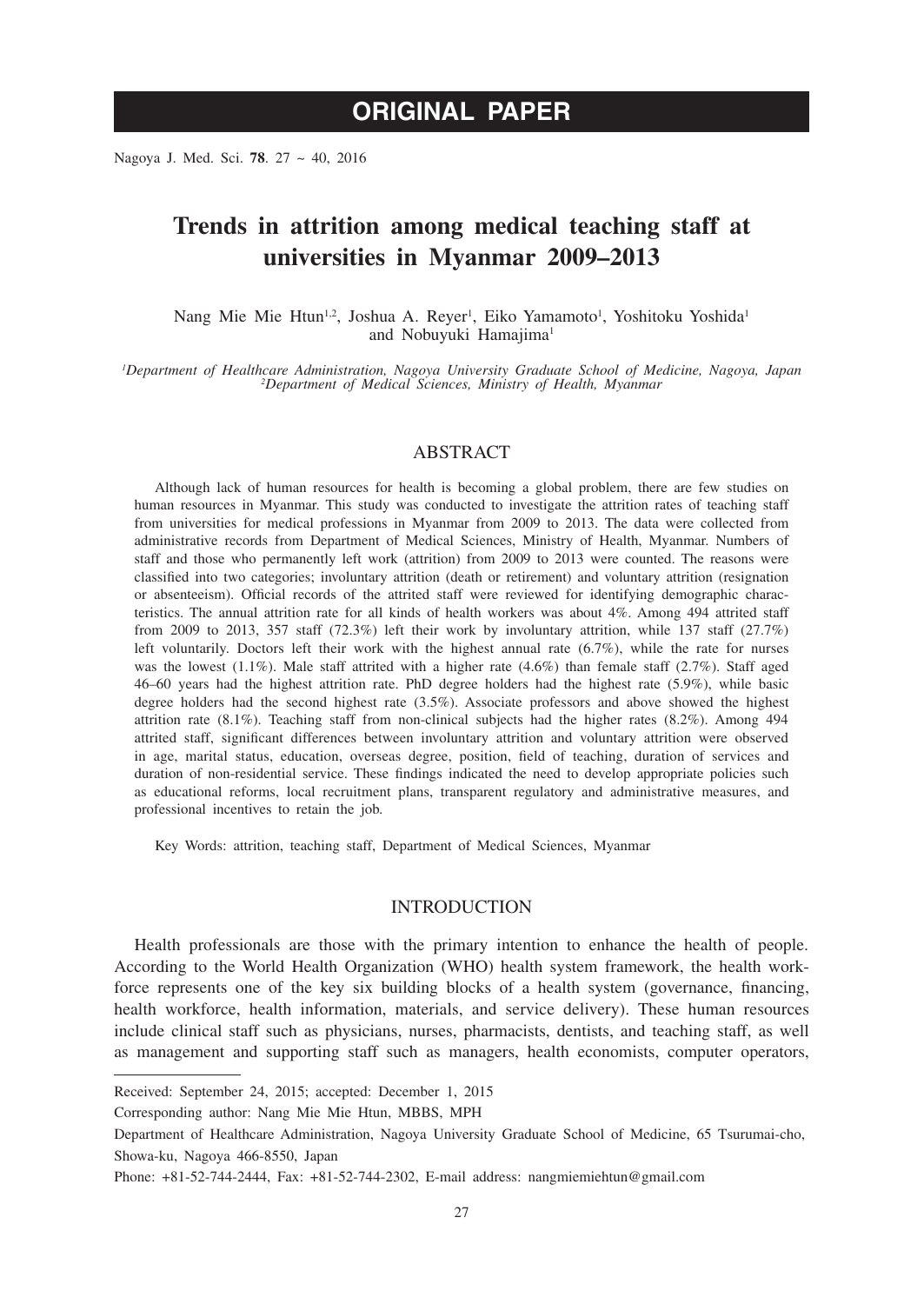clerks, drivers and so  $\Omega$ <sub>1-4)</sub>

Health system and service depend largely on the size, skills and commitment of the health workforce. It has been estimated that countries with fewer than 2.3 physicians, nurses and midwives per 1,000 populations generally fail to achieve adequate coverage rates for selected primary healthcare interventions, as prioritized by the Millennium Development Goals.<sup>5-8)</sup> According to the handbook "Human Resources for Health, Overcoming the Crisis" many countries are facing human resources problems such as

- 1. Global shortage There is a massive global shortage of health workers especially in Sub-Saharan countries and developing countries.
- 2. Skill imbalance This creates huge inefficiencies. In some countries, the services depend too much on doctors and specialists, although the most of healthcare services could be covered by public health professionals.
- 3. Maldistribution This is worsened by unplanned migration. Increased urban concentration among workers, as well as different concentrations between the public and private sectors are problems everywhere.
- 4. Poor work environment This is a major cause of high attrition and health workforce migration.
- 5. Weak information This hampers planning, policy development and program operations of the health workforce.5)

The WHO estimates a global shortage of almost 4.3 million physicians, midwives, nurses, and supporting workers. The shortage is most severe in 57 of the poorest countries. The situation was declared a "health workforce crisis" on World Health Day 2006, indicating the result of decades of under-investment in health worker education, training, wages, working environment, and management.<sup>1)</sup>

In Myanmar, there were 0.6 doctors per 1,000 population and 1 nurse per 1,000 population in 2012. Maternal mortality rate was 460/100,000 live births in 1990s and reduced to 220/100,000 live births in 2012.9) It is unlikely to meet the MDG of reducing these rates by three-fourths by 2015. Many analyses showed that insufficient human resources for health is one of the major causes. Production of more health workers is urgently needed.

The Department of Medical Sciences (DMS) is a government medical educational facility, one of the seven departments in the Ministry of Health, formed to train and produce all categories of human resources for health in Myanmar. There are 14 medical and allied universities and 46 nursing and midwifery schools under management of the DMS. In the head office, universities, and training schools, there are 2,025 officers and 3,054 non-officers, for a total of 5,079 staff. There are seven cadres of health workforce in the DMS. They are doctors, dental surgeons, nurses and midwives, pharmacists, medical technologists, non-medical teaching staff (sciences such as biology and chemistry) and other staff. $10$ 

Although greater production of health workforce is urgently needed, universities and training schools under the DMS face staff insufficiency, high attrition and high turnover rate. Some medical education studies have shown that the standard student-teacher ratio in bedside clinical teaching is 4 students per one teacher.<sup>11)</sup> In Myanmar, the ratio of medical students to teacher is usually more than 20 students per one teacher. According to official records, about 5% of staff from the DMS are leaving from work annually.

Many countries face difficulties in recruiting new health staff and retaining existing ones. In health care there is a general assumption that staff turnover/attrition will negatively affect both access to care and the level and quality of healthcare being provided. Retaining and developing the workforce is generally regarded as a major human resource objective for any organization.<sup>12,13)</sup> Recruiting and keeping the right staff are key challenges for health policy-makers. There is a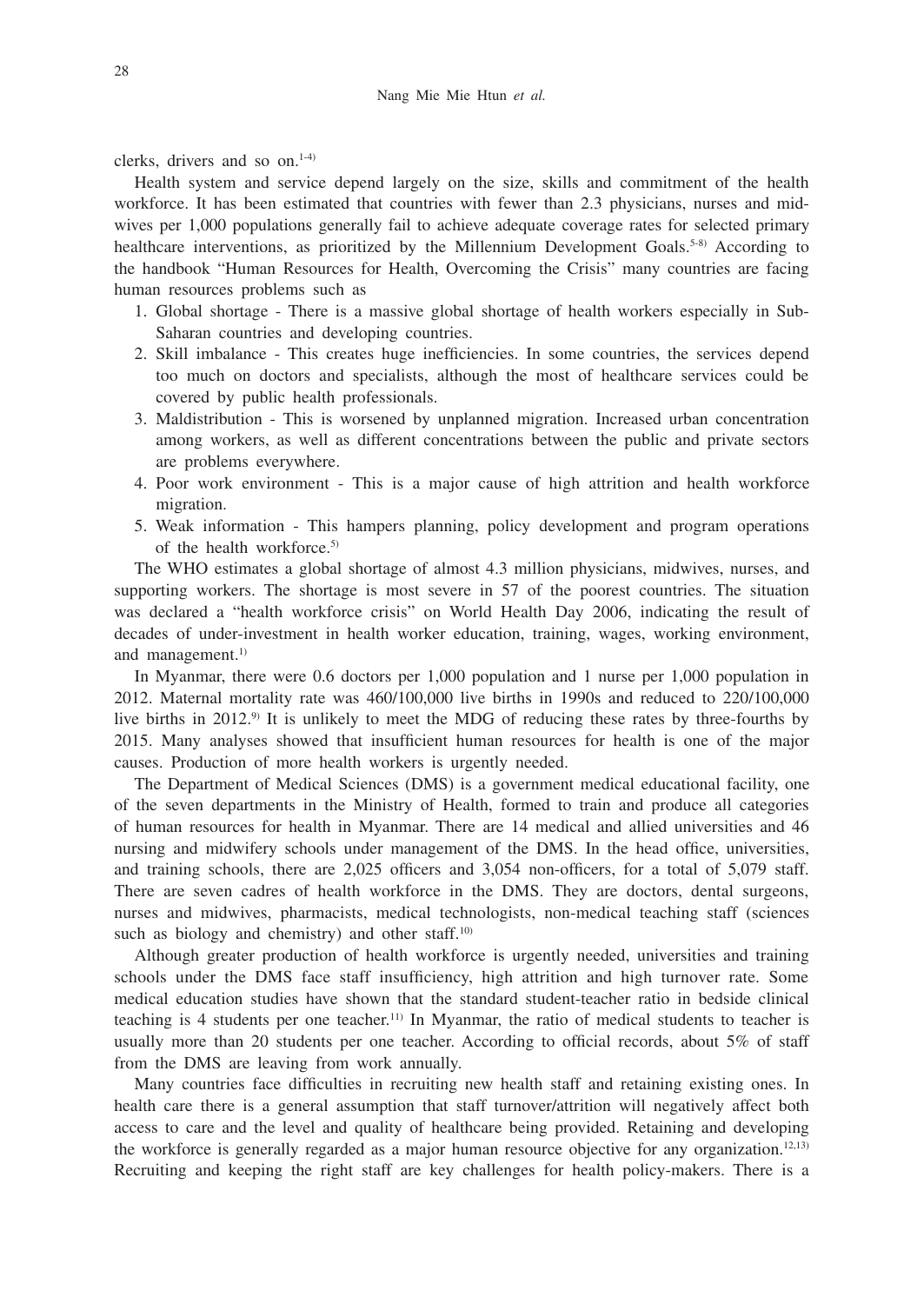worldwide interest in retaining health workers. This is proved by studies on job satisfaction, absenteeism, turnover, attrition and intention to emigrate in countries with few resources.<sup>14-18)</sup>

The WHO/World Bank/USAID handbook has suggested that the "workforce loss ratio" or "attrition" can be calculated by using number of workers who have left in the last year as numerator and total number of health workers as the denominator. This handbook also noted the importance of monitoring to differentiate between "involuntary" attrition (death or retirement) and "voluntary" attrition (resignation or absenteeism).19) High voluntary attrition rates indicate that poor human resources management and a poor working environment may cause high loss of a productive workforce, as well as high recruitment and training costs.<sup>20-28)</sup> The most common reasons of voluntary attrition are

- Personal dissatisfaction with job, employer, hours, or working conditions, or in more severe cases, burnout.
- Factors in employees' personal lives not related to the job which make holding or performing the job impossible or more difficult. These may include family obligations, education, health, or moving to a new location.
- Being hired at a new job. Reasons for wanting a different job may be better working conditions, better hours, a shorter distance to work, better pay, graduation, career progression or preparation for entry into a new career, or a career change.<sup>29-35)</sup>

Assessments of human resources for health are required for various purposes, notably for planning, implementing, monitoring and evaluating health sector strategies, programs and interventions. Precisely describing human resources for health can help to identify opportunities and constraints for scaling up health interventions. It is an unfortunate truth that countries most in need of strengthening their human resources for health tend to have the most fragmented and unreliable data and information. Most countries lack a harmonized dedicated system for collecting, processing and disseminating comprehensive timely information on their health workforce, including stock, distribution, expenditures and determinants of change. $1,19$ )

The most efficient and immediate way to track changes to a health workforce is using data from a routine administrative information system. Although lack of human resources for health is becoming a global problem, there are few studies on human resources in Myanmar. This study aimed to discover the attrition rate trends of the teaching staff from medical universities and training schools in Myanmar, where the problem was assumed to be high. The authors hope this study will lead to policy reform for better human resources for health management in Ministry of Health in Myanmar.

# MATERIALS AND METHODS

This study was done by reviewing and analyzing workforce data from the administrative records of the Administrative Division and Nursing Training Division, DMS, Ministry of Health, Myanmar during August to September, 2014. The number of staff and those who permanently left work (attrition) from 2009 to 2013 was counted. Reasons were classified into two categories; involuntary attrition (death or retirement) and voluntary attrition (resignation or absenteeism). Resignation was counted when the staff member officially left the job before retirement, which meant he or she got permission from the Ministry of Health to do so. Absenteeism was counted when the staff unofficially left the work before retirement without getting permission from the Ministry of Health. Official records of the attrited staff were reviewed for identifying demographic characteristics including age, sex, marital status and education status. In the categories of doctors and dental surgeons, the study population included those from officer level, i.e., assistant lecturer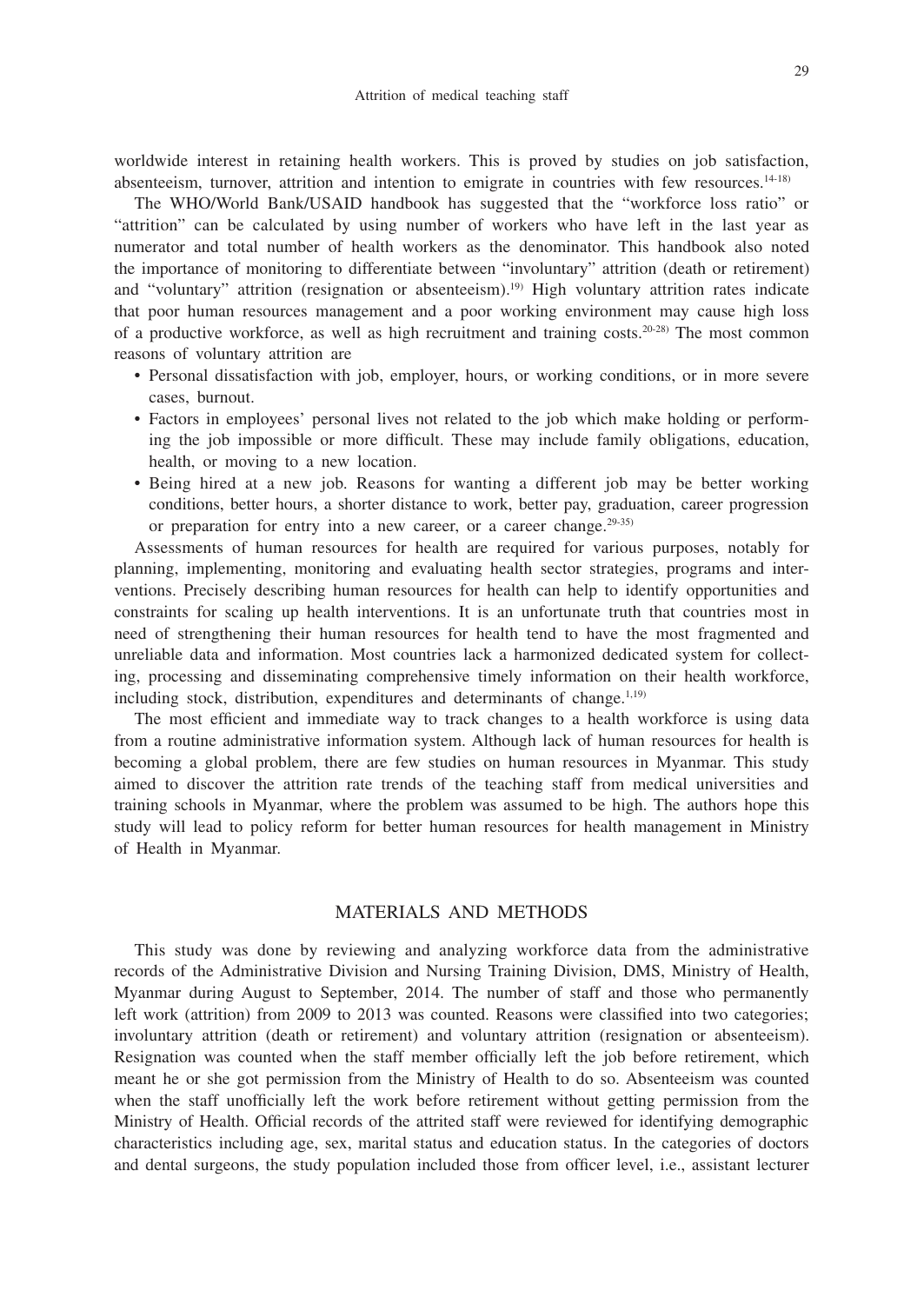and above. For other categories such as nurses, pharmacists, medical technologists, pre-medical teaching staff, and non-officer level (demonstrators/tutors) were counted to cover all teaching staff.

Attrition rates according to professions, subjects, and universities from 2009 to 2013 were calculated. Only the 2013 dataset was complete enough and available to describe the attrition rates according to the demographic factors of the staff. Data management and analysis was done using SPSS software. Between personal characteristics and types of attrition (voluntary and involuntary) was analyzed by a chi-square test. Attrition rate as defined by the aforementioned WHO/World Bank/USAID handbook was used in this study.

Before conducting the study, ethical approval was obtained from the ethical board of the DMS, Myanmar.

#### **RESULTS**

In the DMS, there were 2,423 teaching staff in 2009, 2,670 teaching staff in 2010, 2,546 teaching staff in 2011, 2,502 teaching staff in 2012 and 2,567 teaching staff in 2013. There were 494 teaching staff who permanently left work from 2009 to 2013: 385 doctors, 25 dental surgeons, 20 nurses, 6 pharmacists, 8 medical technologists, 37 pre-medical teaching staff, and 13 administrative staff.

Table 1 shows the attrition rates of the staff from 2009 to 2013, and the overall. In 2011, the attrition rate was the highest. Compared to involuntary attrition, the voluntary attrition rate was higher throughout the 5 years. The most common causes of attrition were absenteeism, followed by resignation; in total 72.3% (near two-thirds) of the staff left the DMS voluntarily. The main cause of involuntary attrition was retirement and death.

Table 2 shows the distribution of the staff attrition by calendar years. There were statistically significant differences in the distribution of age group and education level of the attrited staff among the calendar years  $(p<0.001$  and  $p<0.05$ , respectively). There were no statistically significant differences in the distribution of gender and oversea degree of the attrited staff.

Table 3 shows attrition rates according to gender of the DMS staff in 2013. It also highlights the attrition rates changes to demographic factors of the staff. Only the attrition rates for demographic factors in 2013 were calculated because the numbers of staff from the DMS of these subgroups were not available for the other years. In 2013, male staff showed a significantly higher ( $p$ <0.05) attrition rate (4.6%) than female staff (2.7%). Those aged 46–60 years had the

|       |             |     |                                   |     | Attrited staff                      |       |      |  |
|-------|-------------|-----|-----------------------------------|-----|-------------------------------------|-------|------|--|
| Year  | Total staff |     | Voluntary attrition <sup>a)</sup> |     | Involuntary attrition <sup>b)</sup> | Total |      |  |
|       |             | N   | $\%$                              | N   | $\%$                                | N     | $\%$ |  |
| 2009  | 2,423       | 83  | 3.4                               | 15  | 0.6                                 | 98    | 4.0  |  |
| 2010  | 2,670       | 84  | 3.1                               | 25  | 0.9                                 | 109   | 4.1  |  |
| 2011  | 2,546       | 79  | 3.1                               | 27  | 1.1                                 | 106   | 4.2  |  |
| 2012  | 2,502       | 61  | 2.4                               | 41  | 1.6                                 | 102   | 4.1  |  |
| 2013  | 2,567       | 50  | 1.9                               | 29  | 1.1                                 | 79    | 3.1  |  |
| Total | 12,708      | 357 | 2.8                               | 137 | 1.1                                 | 494   | 3.9  |  |

**Table 1** Attrition rate of the staff from Department of Medical Sciences in 2009–2013

a) Attrition due to resignation and absenteeism

b) Attrition due to death and retirement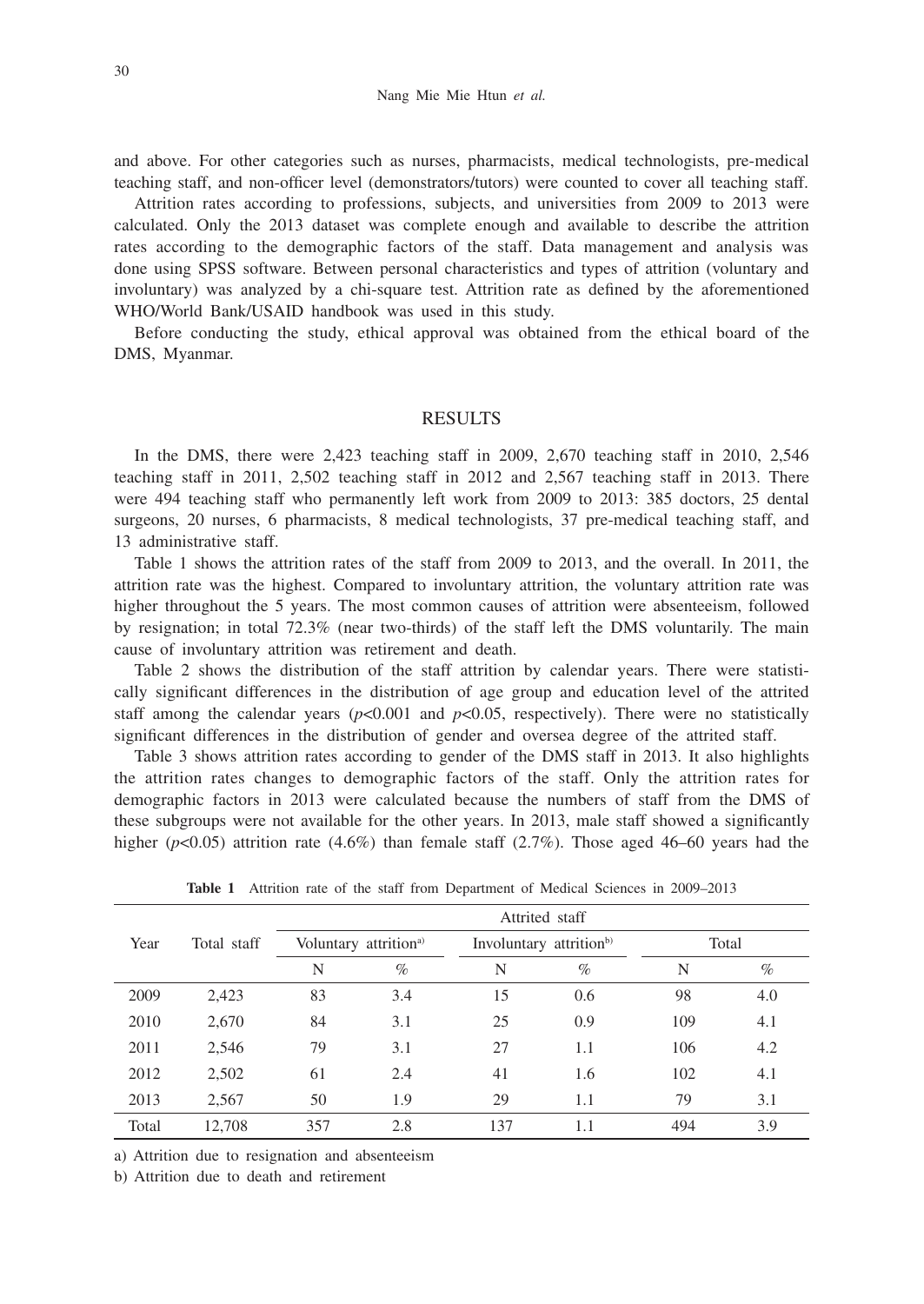highest attrition rate (8.8% in males and 4.8% in females) when compared with different age groups (*p*<0.001 in either gender). Regarding education, PhD degree holders had the highest rate among female staff, but not among male staff. The difference in the attrition rate between staff with overseas degrees and the others was not significant.

| Variables       | 2009<br>$N = 98$ |      | 2010<br>$N=109$ |      |    | 2011<br>$N = 106$ |    | 2012<br>$N = 102$ |             | 2013<br>$N = 79$ | $p$ -value <sup>a)</sup> |
|-----------------|------------------|------|-----------------|------|----|-------------------|----|-------------------|-------------|------------------|--------------------------|
|                 | N                | $\%$ | N               | $\%$ | N  | $\%$              | N  | $\%$              | $\mathbf N$ | $\%$             |                          |
| Age             |                  |      |                 |      |    |                   |    |                   |             |                  | < 0.001                  |
| $<$ 30 years    | 34               | 34.7 | 13              | 11.9 | 13 | 12.3              | 11 | 10.8              | $\tau$      | 8.9              |                          |
| $31-45$ years   | 41               | 41.8 | 65              | 59.6 | 61 | 57.5              | 48 | 47.0              | 42          | 53.2             |                          |
| $46-60$ years   | 23               | 23.5 | 31              | 28.4 | 32 | 30.2              | 43 | 42.2              | 30          | 38.0             |                          |
| Gender          |                  |      |                 |      |    |                   |    |                   |             |                  | 0.968                    |
| Male            | 30               | 30.6 | 30              | 27.5 | 33 | 31.1              | 32 | 31.4              | 25          | 31.6             |                          |
| Female          | 68               | 69.4 | 79              | 72.5 | 73 | 68.9              | 70 | 68.6              | 54          | 68.4             |                          |
| Education       |                  |      |                 |      |    |                   |    |                   |             |                  | < 0.05                   |
| Bachelor degree | 57               | 58.2 | 44              | 40.4 | 46 | 43.4              | 36 | 35.3              | 28          | 35.4             |                          |
| Master degree   | 30               | 30.6 | 54              | 49.5 | 45 | 42.5              | 55 | 53.9              | 38          | 48.1             |                          |
| PhD degree      | 11               | 11.2 | 11              | 10.1 | 15 | 14.2              | 11 | 10.8              | 13          | 16.5             |                          |
| Oversea degree  |                  |      |                 |      |    |                   |    |                   |             |                  | 0.727                    |
| Yes             | 10               | 89.8 | 6               | 94.5 | 10 | 90.6              | 10 | 90.2              | 6           | 92.4             |                          |
| No              | 88               | 10.2 | 103             | 5.5  | 96 | 9.4               | 92 | 9.8               | 73          | 7.6              |                          |

Table 2 Attrition rate among the staff of Department of Medical Sciences in 2009–2013

a) *p*-values are from a chi-square test

|  | Table 3 Attrition rate among the staff of Department of Medical Sciences according to gender in 2013 |  |  |  |  |  |  |  |  |  |  |  |  |  |
|--|------------------------------------------------------------------------------------------------------|--|--|--|--|--|--|--|--|--|--|--|--|--|
|--|------------------------------------------------------------------------------------------------------|--|--|--|--|--|--|--|--|--|--|--|--|--|

| Variables       |        | Male |                          |          | Female |                          |          | Total |                            |
|-----------------|--------|------|--------------------------|----------|--------|--------------------------|----------|-------|----------------------------|
|                 | N      | $\%$ | $p$ -value <sup>a)</sup> | N        | $\%$   | $p$ -value <sup>a)</sup> | N        | $\%$  | $p$ -value <sup>a,b)</sup> |
| Total           | 25/546 | 4.6  |                          | 54/2,021 | 2.7    |                          | 79/2,567 | 3.1   | < 0.05                     |
|                 |        |      |                          |          |        |                          |          |       |                            |
| Age             |        |      | < 0.001                  |          |        | ${}< 0.001$              |          |       | ${}< 0.001$                |
| $< 30$ years    | 2/196  | 1.0  |                          | 5/733    | 0.7    |                          | 7/929    | 0.8   |                            |
| $31-45$ years   | 13/236 | 5.5  |                          | 29/872   | 3.3    |                          | 42/1,108 | 3.4   |                            |
| $46-60$ years   | 10/114 | 8.8  |                          | 20/416   | 4.8    |                          | 30/530   | 5.8   |                            |
| Education       |        |      | 0.268                    |          |        | ${}< 0.05$               |          |       | ~< 0.05                    |
| Bachelor degree | 11/172 | 6.4  |                          | 17/637   | 2.7    |                          | 28/809   | 3.5   |                            |
| Master degree   | 11/325 | 3.4  |                          | 27/1,212 | 2.2    |                          | 38/1,537 | 2.5   |                            |
| PhD degree      | 3/49   | 6.1  |                          | 10/172   | 5.8    |                          | 13/221   | 5.9   |                            |
| Oversea degree  |        |      | 0.163                    |          |        | 0.217                    |          |       | 0.841                      |
| Yes             | 4/46   | 8.7  |                          | 2/167    | 1.2    |                          | 6/213    | 2.8   |                            |
| N <sub>o</sub>  | 21/500 | 4.2  |                          | 2/1,854  | 2.8    |                          | 73/2,354 | 3.1   |                            |

a) *p*-values are from a chi-square test.

b) Comparison between both genders.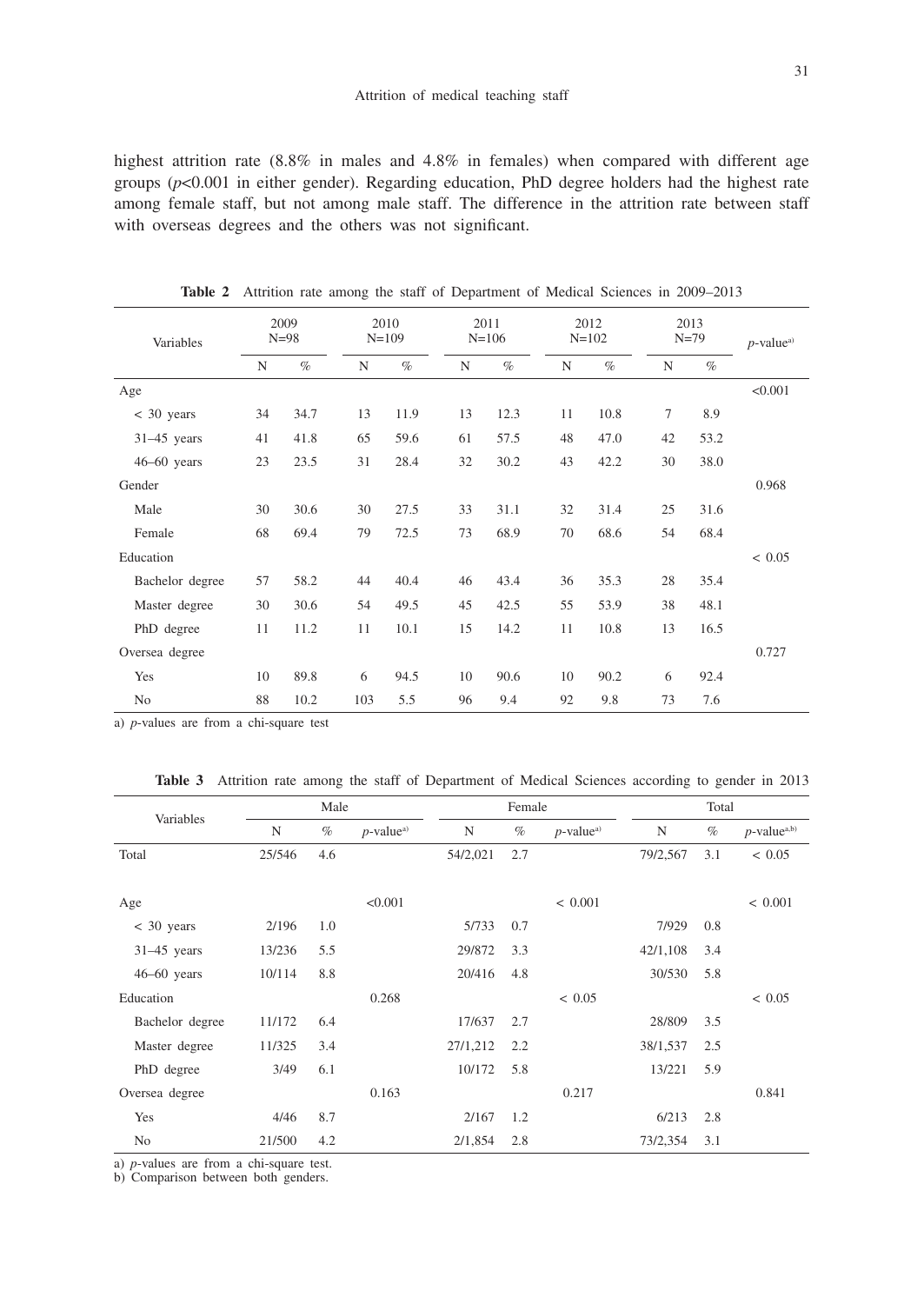|                            | 2009     |      | 2010       |      | 2011       |      | 2012      |      |          | 2013 |  |  |
|----------------------------|----------|------|------------|------|------------|------|-----------|------|----------|------|--|--|
| Variables                  | N        | $\%$ | N          | $\%$ | N          | $\%$ | N         | $\%$ | N        | $\%$ |  |  |
| Total                      | 98/2,423 | 4.0  | 109/2,670  | 4.1  | 106/2,546  | 4.2  | 102/2,502 | 4.1  | 79/2,567 | 3.1  |  |  |
| Position                   |          |      |            |      |            |      |           |      |          |      |  |  |
| Demonstrator               | 13/645   | 2.0  | 11/701     | 1.6  | 6/682      | 0.9  | 6/664     | 1.0  | 4/668    | 0.6  |  |  |
| Assistant lecturer         | 58/1,023 | 5.7  | 61/1,109   | 5.5  | 64/1,053   | 6.1  | 53/1,037  | 5.1  | 39/1,067 | 3.7  |  |  |
| Lecturer                   | 13/527   | 2.5  | 17/589     | 2.9  | 10/541     | 1.8  | 19/545    | 3.5  | 17/552   | 3.1  |  |  |
| AP <sup>a)</sup> and above | 14/228   | 6.1  | 20/271     | 7.4  | 26/270     | 9.6  | 24/256    | 9.3  | 19/280   | 6.7  |  |  |
| Salary                     |          |      |            |      |            |      |           |      |          |      |  |  |
| $<$ 150,000 Kyats          | 13/645   | 2.0  | 11/701     | 1.6  | 6/682      | 0.9  | 6/664     | 1.0  | 4/668    | 0.6  |  |  |
| 150,000 Kyats              | 58/1,023 | 5.7  | 61/1,109   | 5.5  | 64/1,053   | 6.1  | 53/1,037  | 5.1  | 39/1,067 | 3.7  |  |  |
| 170,000 Kyats              | 13/527   | 2.5  | 17/589     | 2.9  | 10/541     | 1.8  | 19/545    | 3.5  | 17/552   | 3.1  |  |  |
| >190,000 Kyats             | 14/228   | 6.1  | 20/271     | 7.4  | 26/270     | 9.6  | 24/256    | 9.3  | 19/280   | 6.7  |  |  |
| Profession                 |          |      |            |      |            |      |           |      |          |      |  |  |
| Doctor                     | 71/1,106 | 6.4  | 84/1,204   | 6.9  | 92/1,167   | 7.9  | 81/1,146  | 7.1  | 57/1,148 | 4.9  |  |  |
| Dentist                    | 7/140    | 5.0  | 5/171      | 2.9  | 6/157      | 3.8  | 5/151     | 3.3  | 2/165    | 1.2  |  |  |
| <b>Nurse</b>               | 3/329    | 0.9  | 5/402      | 1.2  | 1/378      | 0.3  | 4/370     | 1.1  | 7/379    | 1.8  |  |  |
| Pharmacist                 | 4/65     | 6.1  | 1/60       | 1.7  | 0/52       | 0.0  | 0/49      | 0.0  | 1/57     | 1.8  |  |  |
| Medical technologist       | 5/70     | 7.1  | 2/63       | 3.2  | 0/53       | 0.0  | 0/52      | 0.0  | 1/60     | 1.7  |  |  |
| Non-medical teaching staff | 8/662    | 1.2  | 8/708      | 1.1  | 5/687      | 0.7  | 8/678     | 1.2  | 8/680    | 1.2  |  |  |
| Administrative staff       | 0/51     | 0.0  | $4/62$ 6.4 |      | $2/52$ 3.8 |      | 4/56      | 7.1  | 3/78     | 3.8  |  |  |

**Table 4** Attrition rate according to position and type of the staff from Department of Medical Sciences in 2009–2013

a) Associate professor

Table 4 shows the attrition rate according to the position, salary, and profession. Associate professors and above showed the highest attrition rate, especially in 2011 (9.6%), while demonstrators had the lowest (1.2%). Those with salary more than 190,000 Kyats (190 USD) showed the highest rate, while those with salary less than 150,000 Kyats (150 USD) showed the lowest rate. Concerning the type of staff, doctors left work in the highest rate about average (6.7%) between 2009 and 2013, while nurses had the lowest rate (1.1%). Since doctors had left work in the highest rate, the attrition rates of the doctors for a span of 5 years were calculated and shown in Figure 1. The attrition rate of the doctors was highest in 2011. In 2013, the trend decreased but the voluntary attrition rates were still high.

Table 5 shows the attrition rate according to universities and subjects. The University of Public Health had the highest rate (8.8%), while the University of Medicine I had the second highest rate (5.6%). Regarding subjects, staff who taught non-clinical subjects left work at the highest rate (8.2%).

Table 6 shows the demographic factors of attrited staff from 2009 to 2013 in types of attrition (voluntary attrition and involuntary attrition). While 357 (72.3%) staff left work voluntarily, 137 (27.7%) staff left involuntarily. Apart from permanent address and universities, there were significant differences in the distribution of age, sex, marital status, education, oversea degree, profession, position, subject, duration of service and duration of non-residential service among types of attrition  $(p<0.001$  by a chi-square test).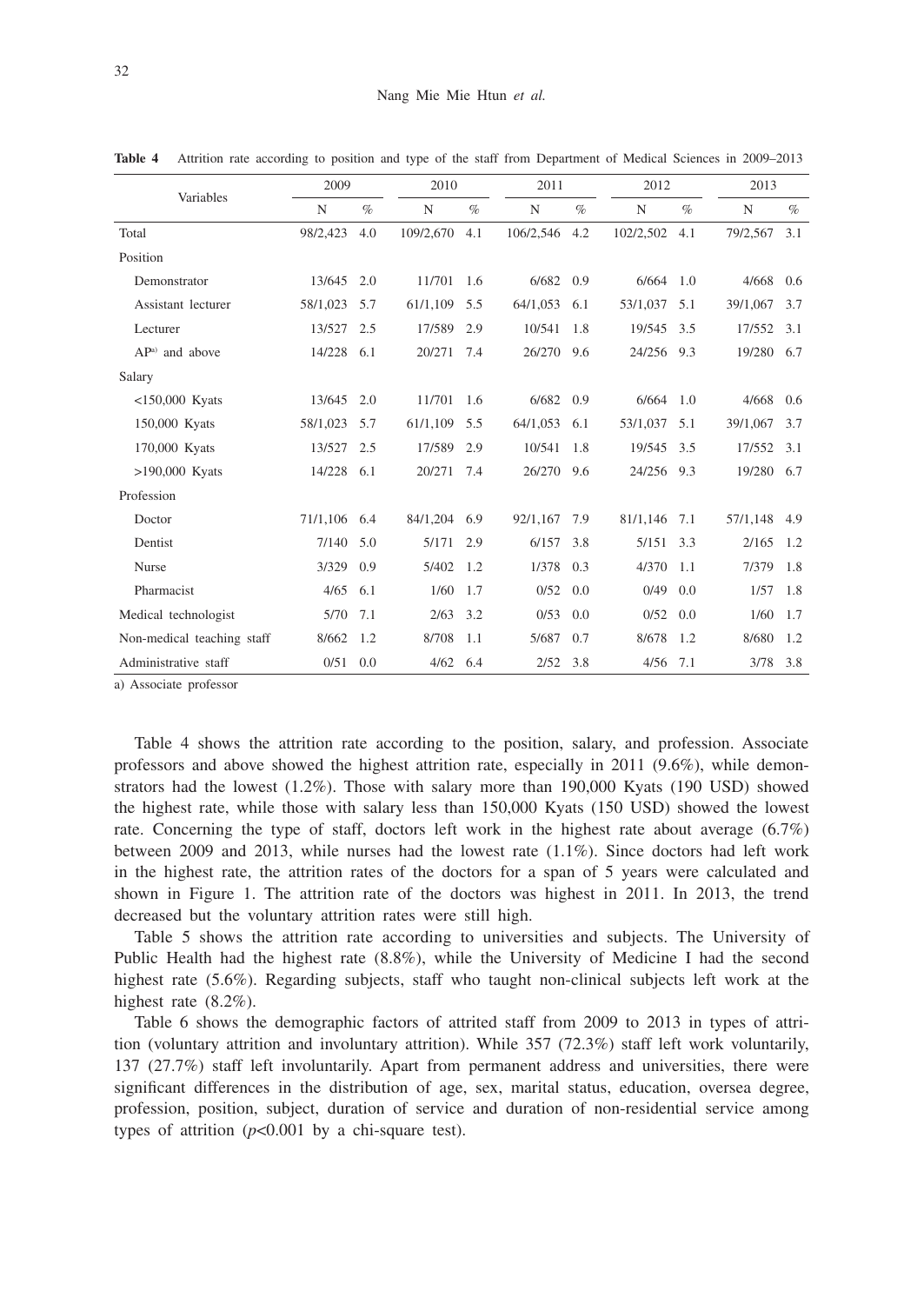

**Fig. 1** Attrition rate of doctors from Department of Medical Sciences in 2009–2013 Voluntary attrition – attrition due to resignation and absenteeism Involuntary attrition – attrition due to death and retirement

Table 5 Attrition rate according to universities and subjects of the staff from Department of Medical Sciences in 2009–2013

|                           | 2009     |      | 2010      |      | 2011      |      | 2012      |      | 2013     |      |
|---------------------------|----------|------|-----------|------|-----------|------|-----------|------|----------|------|
| Variables                 | N        | $\%$ | N         | $\%$ | N         | $\%$ | N         | $\%$ | N        | $\%$ |
| Total                     | 98/2,423 | 4.0  | 109/2.670 | 4.1  | 106/2,546 | 4.2  | 102/2,502 | 4.1  | 79/2,567 | 3.1  |
| Universities              |          |      |           |      |           |      |           |      |          |      |
| $UM^a$ I                  | 24/397   | 6.0  | 30/413    | 7.3  | 24/402    | 6.0  | 16/399    | 4.0  | 19/407   | 4.7  |
| $UM^a$ II                 | 15/385   | 3.9  | 25/400    | 6.3  | 19/390    | 4.9  | 22/389    | 5.7  | 12/394   | 3.0  |
| UM <sup>a)</sup> Mandalay | 10/368   | 2.7  | 13/384    | 3.4  | 18/381    | 4.7  | 21/372    | 5.6  | 13/377   | 3.4  |
| UM <sup>a)</sup> Magway   | 24/225   | 10.6 | 9/243     | 3.7  | 2/234     | 0.9  | 5/232     | 2.2  | 6/234    | 2.6  |
| UD <sup>b)</sup> Yangon   | 5/130    | 3.8  | 7/148     | 4.7  | 11/140    | 7.6  | 8/137     | 5.8  | 5/140    | 3.6  |
| UD <sup>b)</sup> Mandalay | 1/97     | 1.0  | 1/112     | 1.0  | 4/104     | 3.8  | 4/101     | 3.9  | 2/106    | 1.9  |
| UN <sup>c)</sup> Yangon   | 2/140    | 1.4  | 5/152     | 3.3  | 5/148     | 3.4  | 2/144     | 1.4  | 3/150    | 2.0  |
| UN <sup>c)</sup> Mandalay | 0/102    | 0.0  | 3/117     | 2.6  | 0/109     | 0.0  | 2/106     | 1.9  | 2/111    | 1.8  |
| $UPd$ Yangon              | 5/61     | 8.2  | 1/74      | 1.4  | 3/68      | 4.4  | 2/65      | 3.1  | 3/70     | 4.3  |
| UP <sup>d)</sup> Mandalay | 2/52     | 3.8  | 3/67      | 4.5  | 0/59      | 0.0  | 2/57      | 3.5  | 0/61     | 0.0  |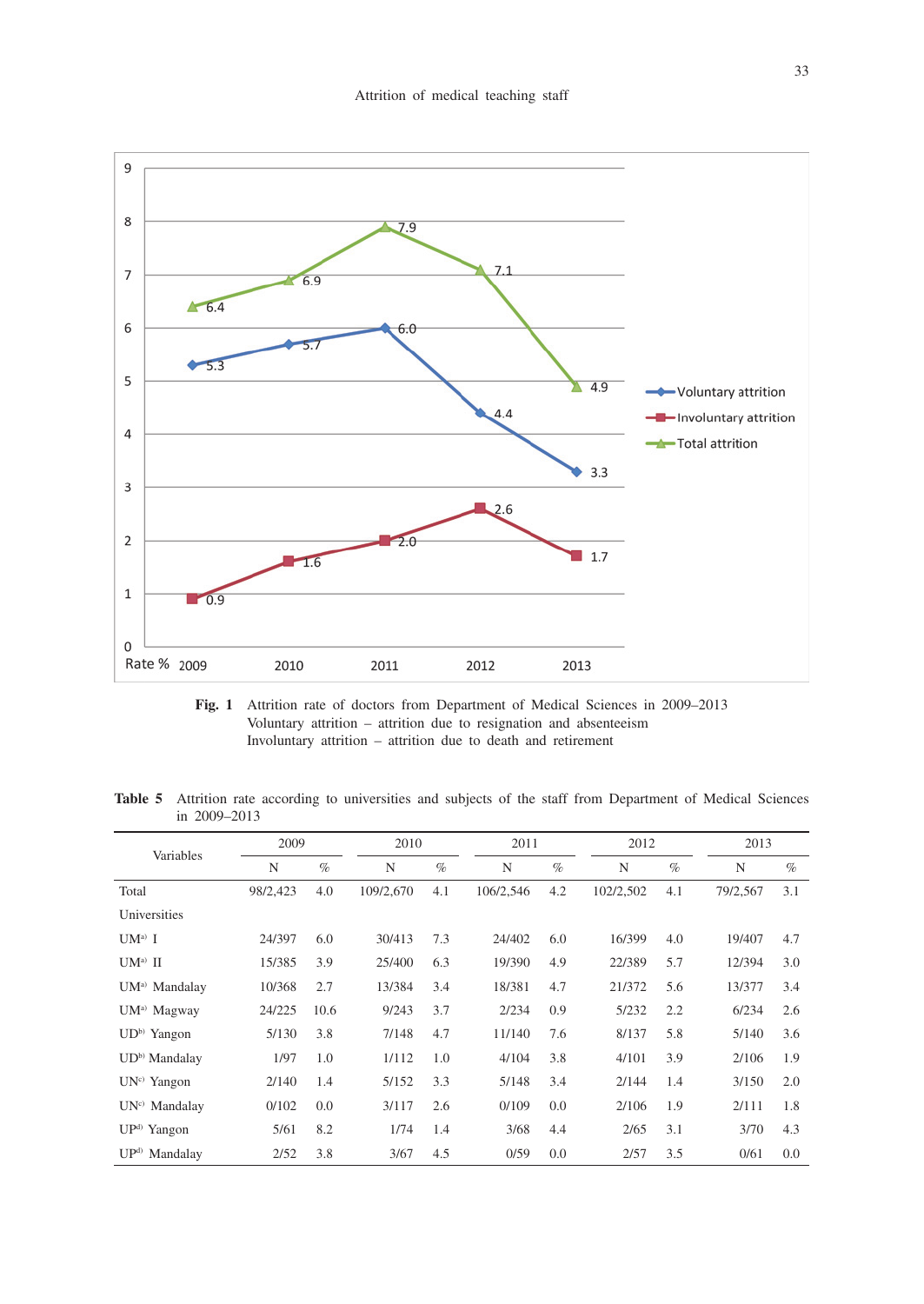| UMT <sup>e</sup> ) Yangon  | 1/72   | 1.4 | 2/86   | 2.3 | 7/80   | 8.8  | 3/77   | 3.9  | 1/81   | 1.2 |
|----------------------------|--------|-----|--------|-----|--------|------|--------|------|--------|-----|
| UMT <sup>e)</sup> Mandalay | 5/70   | 7.1 | 1/81   | 1.2 | 2/76   | 2.6  | 4/73   | 5.5  | 1/78   | 1.3 |
| UPH <sup>f)</sup>          | 0/20   | 0.0 | 1/27   | 3.7 | 5/23   | 21.7 | 3/21   | 14.3 | 1/24   | 4.2 |
| UCH <sup>g</sup>           | 1/52   | 1.9 | 1/71   | 1.4 | 1/60   | 1.7  | 2/58   | 3.4  | 4/62   | 6.5 |
| MEUh) and DMSi)            | 1/63   | 1.6 | 5/80   | 6.3 | 4/73   | 5.5  | 2/73   | 2.7  | 3/75   | 4.0 |
| $N$ and $MW^{j}$           | 2/191  | 1.0 | 2/215  | 0.9 | 1/199  | 0.5  | 4/198  | 2.0  | 4/197  | 2.0 |
| Subjects                   |        |     |        |     |        |      |        |      |        |     |
| Pre-medical                | 7/660  | 1.1 | 8/722  | 1.1 | 5/694  | 0.7  | 8/680  | 1.2  | 8/697  | 1.1 |
| Non-clinical               | 59/688 | 8.6 | 60/750 | 8.0 | 75/718 | 10.4 | 59/719 | 8.2  | 43/722 | 5.9 |
| Clinical                   | 29/393 | 7.4 | 32/455 | 7.0 | 23/423 | 5.4  | 28/402 | 6.9  | 20/430 | 4.7 |
| Other                      | 3/682  | 0.4 | 9/743  | 1.2 | 3/711  | 0.4  | 7/701  | 1.0  | 8/718  | 1.1 |
| .<br>.                     |        |     |        |     |        |      |        |      |        |     |

a) University of Medicine f) University of Public Health

b) University of Dental g) University of Community Health

c) University of Nursing h) Medical Education Unit

d) University of Pharmacy i) Department of Medical Sciences

e) University of Medical Technology (i) Nursing and Midwifery Schools

|           | <b>Table 6</b> Demographic characteristics of the attrited staff from Department of Medical Sciences in 2009 – 2013 |  |  |  |  |  |
|-----------|---------------------------------------------------------------------------------------------------------------------|--|--|--|--|--|
| $(N=494)$ |                                                                                                                     |  |  |  |  |  |

|                    |     | Voluntary attrition <sup>a)</sup> | Involuntary attrition <sup>b)</sup> |      |                          |
|--------------------|-----|-----------------------------------|-------------------------------------|------|--------------------------|
| Variables          |     | $(N=357)$                         | $(N=137)$                           |      | $p$ -value <sup>c)</sup> |
|                    | N   | $\%$                              | N                                   | $\%$ |                          |
| Age                |     |                                   |                                     |      | < 0.001                  |
| Less than 30 years | 78  | 100.0                             | $\theta$                            | 0.0  |                          |
| $31-45$ years      | 251 | 97.7                              | 6                                   | 2.3  |                          |
| $46-60$ years      | 28  | 17.6                              | 131                                 | 82.4 |                          |
| <b>Sex</b>         |     |                                   |                                     |      | < 0.001                  |
| Male               | 84  | 56.0                              | 66                                  | 44.0 |                          |
| Female             | 273 | 79.4                              | 71                                  | 20.6 |                          |
| Marital Status     |     |                                   |                                     |      | < 0.001                  |
| Single             | 174 | 82.1                              | 38                                  | 17.9 |                          |
| Married            | 183 | 64.9                              | 99                                  | 35.1 |                          |
| Education          |     |                                   |                                     |      | < 0.001                  |
| Bachelor degree    | 191 | 90.5                              | 20                                  | 9.5  |                          |
| Master degree      | 150 | 67.6                              | 72                                  | 32.4 |                          |
| PhD degree         | 16  | 26.2                              | 45                                  | 73.8 |                          |
| Oversea degree     |     |                                   |                                     |      | < 0.001                  |
| Yes                | 16  | 38.1                              | 26                                  | 61.9 |                          |
| N <sub>0</sub>     | 341 | 75.4                              | 111                                 | 24.6 |                          |
| Profession         |     |                                   |                                     |      | < 0.001                  |
| Doctor             | 285 | 74.0                              | 100                                 | 26.0 |                          |
| Dental surgeon     | 17  | 68.0                              | $\,$ 8 $\,$                         | 32.0 |                          |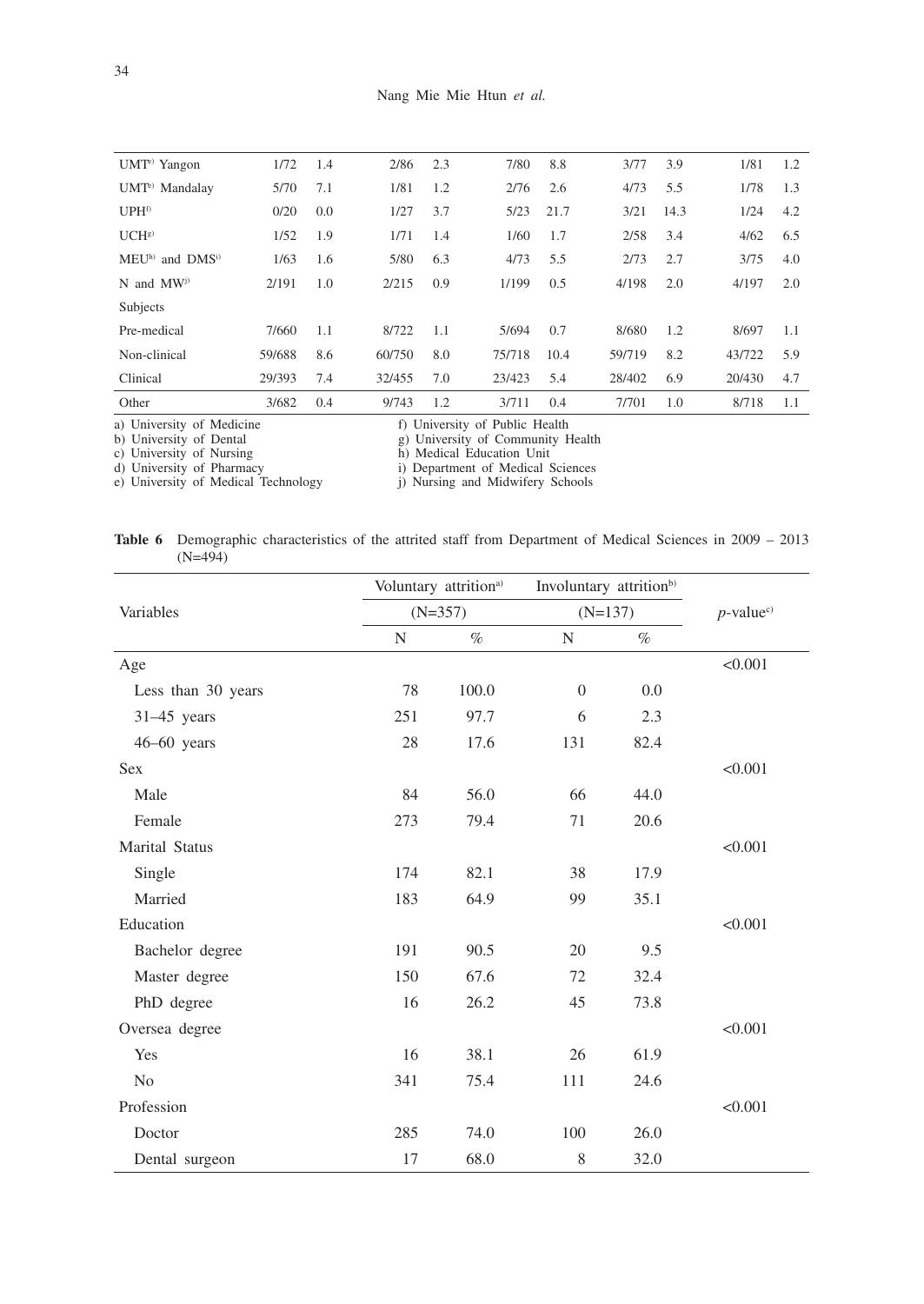| Nurse                                       | 16               | 80.0 | $\overline{4}$ | 20.0  |         |
|---------------------------------------------|------------------|------|----------------|-------|---------|
| Pharmacist                                  | $\mathfrak s$    | 83.8 | 1              | 16.7  |         |
| Medical technologist                        | $\tau$           | 87.5 | $\mathbf{1}$   | 12.5  |         |
| Non-medical teaching staff                  | 27               | 73.0 | 10             | 27.0  |         |
| Administrative staff                        | $\boldsymbol{0}$ | 0.0  | 13             | 100.0 |         |
| Position                                    |                  |      |                |       | < 0.001 |
| Demonstrator                                | 35               | 87.5 | 5              | 12.5  |         |
| Assistant lecture (basic degree<br>holder)  | 171              | 97.2 | 3              | 2.8   |         |
| Assistant lecture (master degree<br>holder) | 91               | 91.9 | $8\,$          | 8.1   |         |
| Lecturer                                    | 47               | 61.8 | 29             | 38.2  |         |
| Associate professor and above               | 13               | 12.6 | 90             | 87.4  |         |
| Permanent address                           |                  |      |                |       | 0.066   |
| Yangon                                      | 247              | 73.1 | 91             | 26.9  |         |
| Mandalay                                    | 63               | 64.3 | 35             | 35.7  |         |
| Other                                       | 47               | 81.0 | 11             | 19.0  |         |
| Universities                                |                  |      |                |       | 0.159   |
| Yangon                                      | 219              | 72.0 | 85             | 28.0  |         |
| Mandalay                                    | 79               | 69.3 | 35             | 30.7  |         |
| Magway                                      | 46               | 83.6 | 9              | 16.4  |         |
| Others                                      | 13               | 61.9 | 8              | 38.1  |         |
| Subject                                     |                  |      |                |       | < 0.001 |
| Pre-medical                                 | 26               | 72.2 | 10             | 27.8  |         |
| Non-clinical                                | 247              | 83.4 | 49             | 16.6  |         |
| Clinical                                    | 80               | 60.6 | 52             | 39.4  |         |
| Others                                      | $\overline{4}$   | 13.3 | 26             | 86.7  |         |
| Duration of service                         |                  |      |                |       | < 0.001 |
| Less than 5 year                            | 124              | 99.2 | $\mathbf{1}$   | 0.8   |         |
| $6-15$ year                                 | 200              | 96.6 | 7              | 3.4   |         |
| 16-30 year                                  | 33               | 38.8 | 52             | 61.2  |         |
| More than 31 year                           | $\mathbf{0}$     | 0.0  | 77             | 100.0 |         |
| Duration of non-residential service         |                  |      |                |       | < 0.001 |
| No duration                                 | 245              | 92.1 | 21             | 7.9   |         |
| $< 10$ years                                | 87               | 61.7 | 54             | 38.3  |         |
| $11-20$ years                               | 19               | 30.2 | 44             | 69.8  |         |
| $21 - 30$ years                             | 3                | 17.6 | 14             | 82.4  |         |
| $>31$ years                                 | 3                | 42.9 | $\overline{4}$ | 57.1  |         |

a) Attrition due to resignation and absenteeism

b) Attrition due to death and retirement

c) *p*-values are from a chi-square test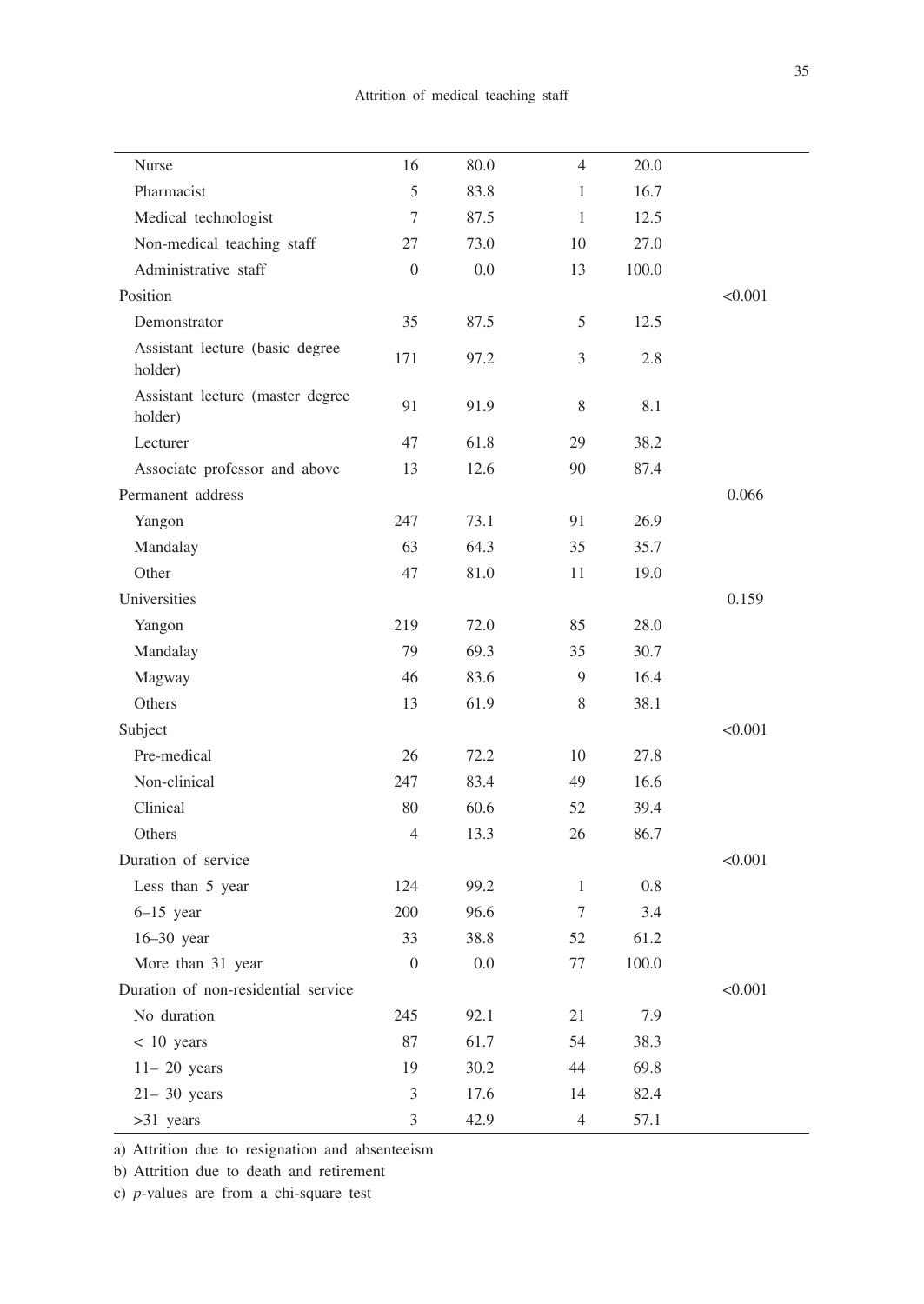#### DISCUSSION

This study focused on officer level for doctors and dental surgeons but in some categories of workforce such as nurses, pharmacists, medical technologists and pre-medical teaching staff, the demonstrator/tutor level was also included to get relevant data. As a result, the study is largely representative of all the teaching staff in the DMS. From 2009 to 2013, overall staff attrition rate of the DMS was about 4% yearly; voluntary attrition (resignation and absenteeism), was nearly two-thirds of this attrition. Although the overall attrition rate was not too high for an organization, high voluntary attrition showed poor human resources management. Most human resources studies have shown high voluntary attrition in the public sector, especially in developing countries. There are various factors that lead to migration and brain drain from the public sector to the private sector or foreign countries. These underlying causes can be characterized as push factors (poor working condition, low salary, lack of incentive, and so on) and the opposite, pull factors.3,8,14,19,35)

Among the cadres of the DMS health workforce, doctors were most the attrited, both voluntarily and involuntarily, with about 80% of the attrition and an average rate of 6.6% yearly. This condition is the same as most human resources for health problems all over the world. It causes imbalance in cost effective benefits of the health budget of many countries because the cost of producing doctors is higher compared to the production of other cadres of health workers. This is shown by various studies from all over the world.<sup>3,5,19,24</sup>) Among doctors, teaching staff in non-clinical subjects had the highest attrition rate. Medical technologists and pharmacists only attrited voluntarily. Other staff, such as administrative staff and librarians, left their work involuntarily. The attrition rate of nurses was low, unlike in other studies from developing countries, where nurses were highly attrited.<sup>15,17,23,26,36</sup> In Myanmar, most of the nursing training schools are located across the country, not only in major cities but also in some smaller cities. Most of them can learn and serve in their own places and they did not need to leave their families. So the attrition rate of the nurse is smaller comparing to other staff.

Yangon and Mandalay are urban areas in Myanmar and universities from Yangon, such as the University of Medicine I, the University of Medicine II, the University of Public Health and the University of Pharmacy, had the highest attrition rates. The University of Medicine, Mandalay had the second highest attrition rate. Before this study, universities from Magway were considered likely to have high attrition rates and universities from Yangon to have low rates. However, the results unexpectedly showed the opposite. This might be due to the current transfer policy that teaching staff have to rotate to all universities every 2–3 years. Most of the staff from Yangon did not want to move to non-resident areas. After being assigned to new posts in other cities (i.e. after getting a transfer order) they left the work voluntarily without official release from the old post. They were still acting as staff from the old department. Accordingly, universities from Yangon and Mandalay had high attrition rates compared to those from Magway. This problem occurs in both developed and developing countries; most health workers do not want to work in non-urban areas, leading to geographical maldistribution. There may be various underlying reasons for this, such as economic problems, personal background, organizational environment, and emigration phenomena.<sup>19,37)</sup>

Regarding the attrition rate among subjects, non-clinical subjects (such as anatomy, physiology and biochemistry) were the highest while the clinical subjects showed second highest attrition rate. In the DMS, most of the teaching staff are non-clinicians. This might be due to non-clinicians having fewer chances than clinicians to supplement their income with general practice after working hours, while their base salaries are not enough for a living. This causes high attrition as in other developing countries.8,28,37-39) Non-clinical subjects are also known as basic science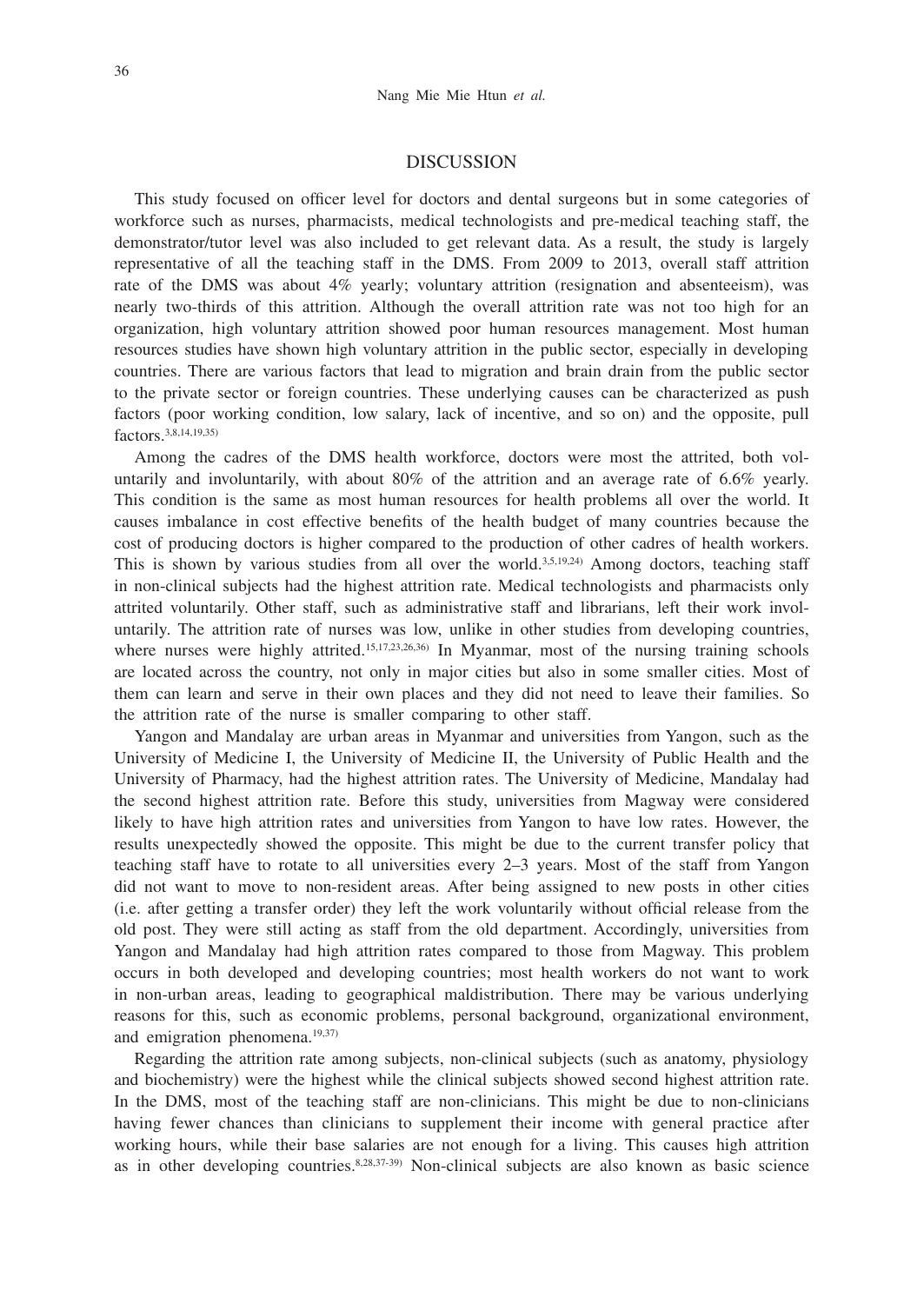subjects and in need of human resources for health in medical universities in Myanmar. Faculty development for those subjects is becoming a critical issue.<sup>40)</sup>

Male staff had a higher attrition rate compared to female staff. With the new recruitment policy, medical and allied universities accept more male applicants with lower scores in their matriculation examinations, compared to female applicants. Although this policy has been applied since the early 2000s, the attrition of male staff was still high. This finding is different from many other studies which suggested that more female health workers leave their jobs than male workers.<sup>41-43)</sup> In Myanmar, husbands are traditionally main responsible for supporting the family and government salaries are clearly not enough to survive. So they have to quit the government job and move to the non-government sectors such as NGOs, INGOs and going abroad where they can earn much more. Moreover most of Myanmar women are willing to work after marriage to lessen the financial burden and they can choose their career as they like because of fewer cultural restrictions, unlike in some South Asian countries.

With regards to age group, the 46 to 60 years age group was the most attrited. This group was considered the most experienced staff in the DMS and the high attrition shows succession plans are urgently needed. This is a typical finding of poor long term human resources for health plans in most developing countries.<sup>1,19)</sup>

Regarding education of staff, more staff with a PhD degree left their jobs than others. This finding is unlike other studies that showed younger and better educated employees are more likely to leave their jobs to seek career advancement. This particularly happens if there are limited career opportunities within the organization.<sup>43)</sup> It might be due to more attractive posts for qualified staff from non-government sectors and foreign countries; it seems not only financial but also non-financial incentives are required to develop in public sector.37-39) Staff attitudes are important and it is necessary to motivate them. Staff with overseas degrees were less attrited compared to those without. This was not true of clinicians, most of whom were not willing to return to Myanmar after attaining their degree. Programs for recruiting more qualified teaching staff and faculty members are required, especially for non–clinical subjects.

The most attrited staff were associate professors and above while assistant lecturers were second highest. For an organization, high mid-level staff attrition highlights that there might be many impending issues such as succession problems, replacement problems and loss of skilled staff as shown in many studies.<sup>1)</sup> Succession problems occurred when there were lack of skilled staff for succession planning, i.e., a process whereby an organization ensures that employees are recruited and developed to fill each key role within the organization and it is a long term human resources planning. Replacement planning is the primary component of succession planning and, at its simplest, is an identification of employees who may potentially be able to fill positions as they become vacant. If there are not enough human resources, replacement problems will occur.

Among 494 attrited staff from the DMS from 2009 to 2013, 357 staff had left their work voluntarily (resignation and absenteeism), while 137 staff left involuntarily (retirement and death). Involuntary attrition was counted as not attrited because the staff had worked until retirement. By comparing involuntary and voluntary attrition in personal characteristics of the staff, most variables were statistically different with  $p<0.001$ , except for the two variables of universities where the staff were working, and the permanent addresses of staff.

According to these findings, there were significant differences in the distribution of age, sex, marital status, education, oversea degree, profession, position, subject, duration of service, and duration of non-residential service among types of attrition. Regarding non-residential working service, most of the staff who never left their residence left the work voluntarily, making up 92% of the voluntary attrition. This might be due to an unwillingness of staff to work in nonresidential areas and changes in attitude concerning this factor. This finding is similar to some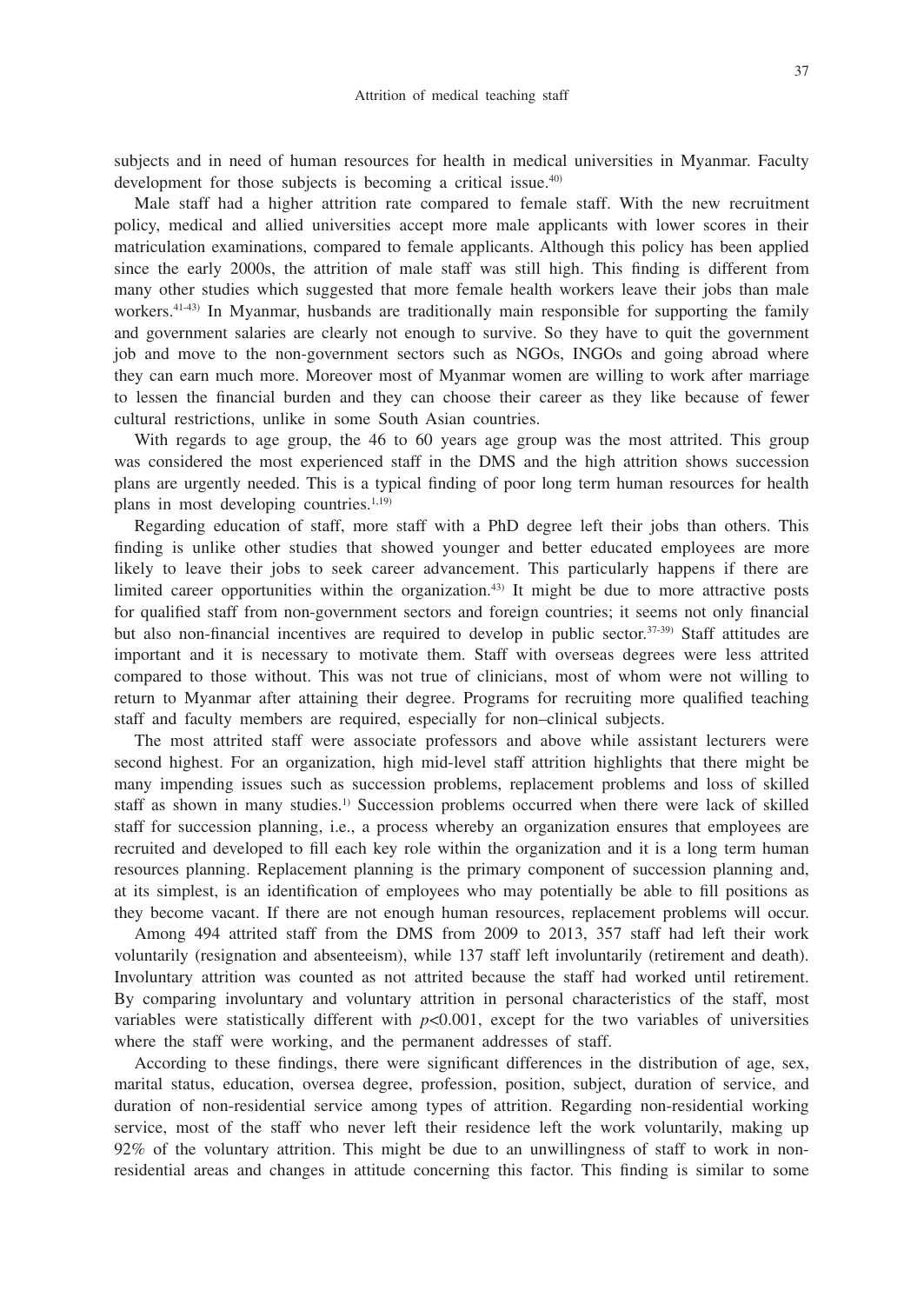studies from developing countries showing that many staff from remote areas leave their jobs, especially in the public sector.<sup>36,37,39)</sup> This should be considered an important issue in recruiting more new staff and creating training programs. Recruitment policy should be based not only on matriculation examination scores but also on rural/local residence, so as to get more staff from remote areas.37,43)

In conclusion, the evidence from this study highlighted the need to develop appropriate policies such as educational reforms, local recruitment plans, transparent regulatory and administrative measures, and proper financial and professional incentives to reduce voluntary attrition. High attrition at the associate professor level and above showed that plans for succession and long-term human resources for health are needed. This study can be an initial step for further studies, such as qualitative studies to get more information, and to understand the underlying issues for better human resources management. Moreover, this study showed an inclusive and updated data base for human resources for health is urgently needed to set the evidence based policies and plans.

### ACKNOWLEDGEMENTS

The authors' sincere appreciation goes to Dr. Than Zaw Myint, former Director General, Department of Medical Sciences for allowing them to collect data from the DMS. They would like to express their cordial appreciation to Dr. Kyawt San Lwin and Dr. Nay Lwin from the DMS for their enthusiastic encouragement to complete this study.

## CONFLICT OF INTEREST

The authors declare no conflicts of interest.

#### **REFERENCES**

- 1) Guilbert JJ. The World Health Report 2006: working together for health. pp. 380–387, 2006 WHO Press, Geneva.
- 2) Gedik G. Health Workforce Mobility: Human Resources for Health. pp. 23–29, 2012, World Health Organization Western Pacific Regional Office Press, Manila.
- 3) Connell J, Zurn P, Stilwell B, Awases M, Braiche JM. Sub-Saharan Africa: beyond the health worker migration crisis? *Soc Sci Med*, 2007; 64: 1876–1891.
- 4) O'Sullivan BG, Joyce CM, Mc Grail MR. Rural outreach by specialist doctors in Australia: a national cross-sectional study of supply and distribution. *Hum Resour Health*, 2014; 12: 50.
- 5) Chen L ET, Anand S, Boufford J, Brown H, Chowdury M, Cueto M, Dare L, Dussault G, Elzinga G. Human resources for health: overcoming the crisis. *Lancet*, 2004, 364:1984–1990.
- 6) Gupta N, Zurn P, Diallo K, Poz MR. Uses of population census data for monitoring geographical imbalance in the health workforce: snapshots from three developing countries. *Int J Equity Health*, 2003;2: 11.
- 7) Buchan J. What difference does ("good") HRM make? *Hum Resour Health*, 2004; 2: 6.
- 8) Dussault G, Franceschini MC. Not Enough Here … Too Many There…: Health Workforce in India. *Hum Resour Health*, 2007;4: 12.
- 9) Available at http://data.worldbank.org/indicator/SH.MED.PHYS.ZS
- 10) Health in Myanmar. pp. 20–36, 2013, Ministry of Health press, Nay Pyi Daw.
- 11) Dubrowski A, MacRae H. Randomized, controlled study investigating the optimal instructor: student ratios for teaching suturing skills. *Med Educ*, 2006; 40: 59–63.
- 12) Paauwe J, Guest DE, Wright P. *HRM and Performance: Achievements and Challenges*. pp. 13–21, 2013, Wiley Press, UK.
- 13) Kabene SM, Orchard C, Howard JM, Soriano MA, Leduc R. The importance of human resources manage-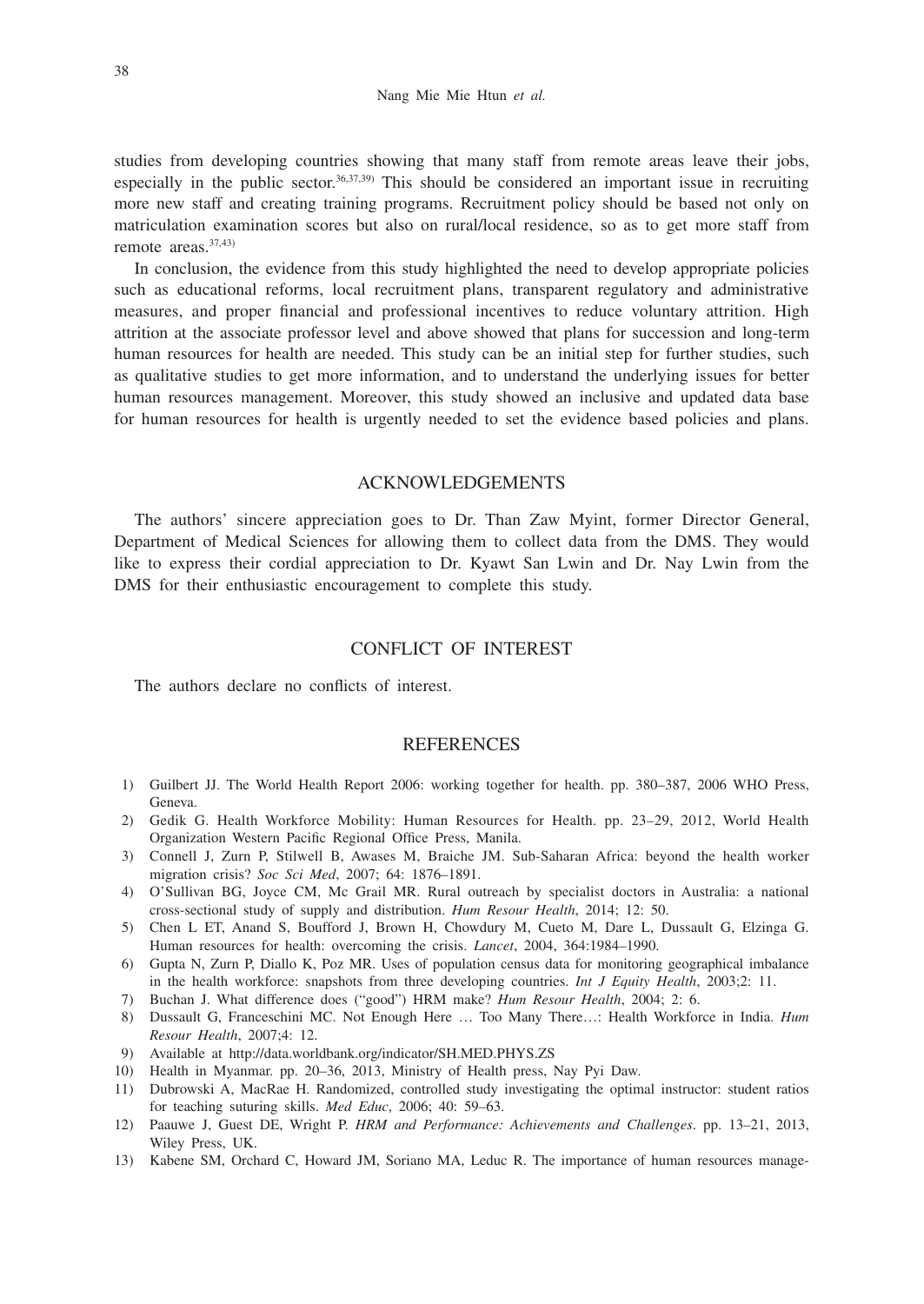ment in health care: a global context. *Hum Resour Health*, 2006;4: 20.

- 14) Cohen A, Golan R. Predicting absenteeism and turnover intentions by past absenteeism and work attitudes: an empirical examination of female employees in long term nursing care facilities. *Career Dev Int*, 2007; 12: 416–432.
- 15) Global Nursing Shortage: Priority Areas for Intervention. pp. 45–57, 2006, International Council of Nurses Press, Geneva.
- 16) Atencio BL, Cohen J, Gorenberg B. Nurse Retention: is it worth it? *Nurs Econ*, 2003; 21: 262–299.
- 17) Hayes LJ, O'Brien-Pallas L, Duffield C, Shamian J, Buchan J, Hughes F, Spence Laschinger HK, North N, Stone PW. Nurse turnover: a literature review. *Int J Nurs Stud*, 2006;43: 237–263.
- 18) Coomber B, Barriball KL. Impact of job satisfaction components on intent to leave and turnover for hospital-based nurses: a review of the research literature. *Int J Nurs Stud*, 2007; 44: 297–314.
- 19) Dalpoz M, Gupta N, Quain E, Soucat A. Handbook on Monitoring and Evaluation of Human Resources for Health: with Special Applications for Low- and Middle-Income Countries. pp.1–178, 2009, WHO Press, Geneva.
- 20) Gross K, Pfeiffer C, Obrist B."Workhood" a useful concept for the analysis of health workers' resources? An evaluation from Tanzania. *BMC Health Serv Res*, 2012; 12: 55.
- 21) Mubyazi GM, Bloch P, Byskov J, Magnussen P, Bygbjerg IC, Hansen KS.Supply-related drivers of staff motivation for providing intermittent preventive treatment of malaria during pregnancy in Tanzania: evidence from two rural districts. *Malar J*, 2012; 11: 48.
- 22) Rowe AK, de Savigny D, Lanata CF, Victora CG. How can we achieve and maintain high-quality performance of health workers in low-resource settings? *Lancet*, 2005; 366: 1026–1035.
- 23) Albaugh JA. Keeping nurses in nursing: the profession's challenge for today. *Urol Nurs*, 2003; 23: 193–199. 24) Waldman JD, Kelly F, Arora S, Smith HL. The shocking cost of turnover in health care. *Health Care Manage Rev*, 2004; 29: 2–7.
- 25) Hayes LJ, O'Brien-Pallas L, Duffield C, Shamian J, Buchan J, Hughes F, Spence Laschinger HK, North N, Stone PW. Nurse turnover: a literature review. *Int J Nurs Stud*, 2006; 43: 237–263.
- 26) Dovlo, D. Wastage in the health workforce: some perspectives from African countries. *Hum Resour Health*, 2005; 3: 6.
- 27) Coomber B, Barriball KL. Impact of job satisfaction components on intent to leave and turnover for hospital-based nurses: a review of the research literature. *Int J Nurs Stud*, 2007; 44: 297–314.
- 28) Available at https://www.linkedin.com/pulse/20140715055540-87868010-strategies-to-improve-voluntaryattrition-rate
- 29) Fogarty L, Kim YM, Juon HS, Tappis H, Noh JW, Zainullah P, Rozario A. Job satisfaction and retention of health-care providers in Afghanistan and Malawi. *Hum Resour Health*, 2014; 12: 11.
- 30) Lehmann U, Dieleman M, Martineau T.Staffing remote rural areas in middle- and low-income countries: a literature review of attraction and retention. *BMC Health Serv Res*, 2008;8: 19.
- 31) Blaauw D, Ditlopo P, Maseko F, Chirwa M, Mwisongo A, Bidwell P, Thomas S, Normand C. Comparing the job satisfaction and intention to leave of different categories of health workers in Tanzania, Malawi, and South Africa. *Glob Health Action*, 2013; 6: 19–287.
- 32) McAuliffe E, Bowie C, Manafa O, Maseko F, MacLachlan M, Hevey D, Normand C, Chirwa M. Measuring and managing the work environment of the mid-level provider–the neglected human resource. *Hum Resour Health*, 2009; 7: 13.
- 33) Luboga S, Hagopian A, Ndiku J, Bancroft E, McQuide P. Satisfaction, motivation, and intent to stay among Ugandan physicians: a survey from 18 national hospitals. *Int J Health Plann Manage*, 2011; 26: 2–17.
- 34) Buchan J. Reviewing the benefits of health workforce stability. *Hum Resour Health*, 2010; 8: 29.
- 35) Matsiko CW, Kiwanuka J. A review of human resources for health in Uganda. *Health Policy Develop*, 2003; 1: 15–20.
- 36) Chankova S, Muchiri S, Kombe G. Health workforce attrition in the public sector in Kenya: a look at the reasons. *Hum Resour Health*, 2009; 7: 58.
- 37) Owusu-Daaku F, Smith F, Shah R. Addressing the workforce crisis: the professional aspirations of pharmacy students in Ghana. *Pharm World Sci*, 2008; 30: 577–583.
- 38) Mumtaz Z. Gender and social geography: impact on lady health workers mobility in Pakistan. *BMC Health Serv Res*, 2012; 12: 360.
- 39) Churnrurtai K, Wibulpolprasert S, Thammarangsi T. Gender and physician mobility in Thailand. *In: Exploring the Gender Dimensions of the Global Health Workforce*, edited by Reichenbach L. pp.153–183, 2007, Harvard University Press, Cambridge.
- 40) Bowman M, Gross ML. Overview of research on women in medicine issues for public policymakers.